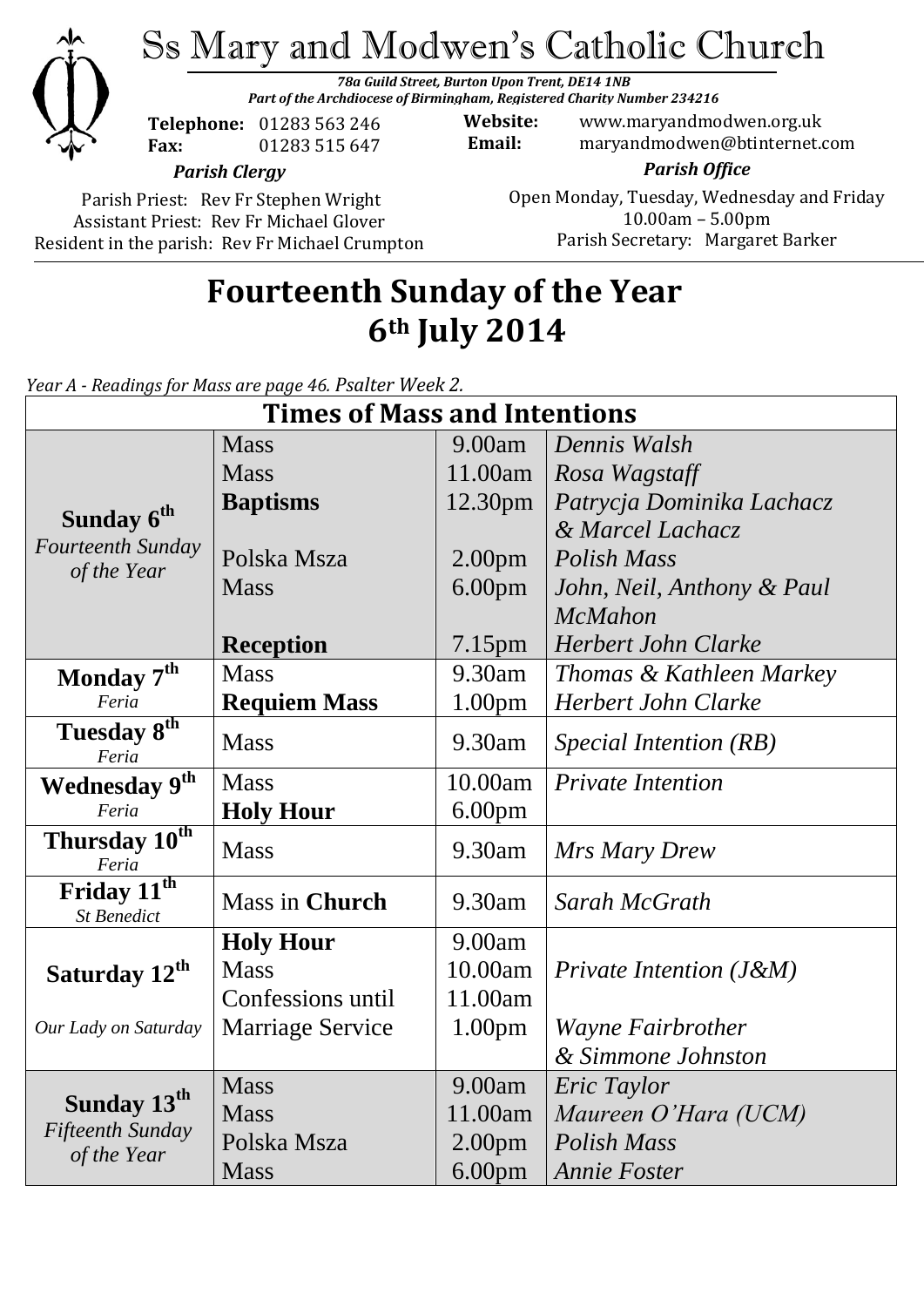#### **Please pray for all the sick and housebound of the Parish:**

Kathleen Benson, David Hughes, Eileen Lee, Pat Bolton, Mary Burnside, David Hastilow, Maureen & Sidney Parker, Irene Hill, Olive Wilson, Eve Goode, Sarah Pursglove, Marjorie Staley, Marie Gibson, Martin Halligan, Martin Goddard, Merlin Joseph, Mary Hyde, Baby Katie, Betty Gould, Michael Wright, Tony Kerr-Delworth, Fr Bernard Shaughnessy, Mary Conway, Baby Tomasz Weedon, Kay Elizabeth Webster, Kirsty Freeman, Peter Hunt, Jonjo Finnegan, Michael Cobley, Russ Simpson, Brian & Rita Baldock, Joe & Marg Emery, Baby Niamh Rodriguez, Sylvia Breen, John Wain, Fr Rob Taylerson, Pete & Sue Hughes, Baby James Kersey, Baby Elsie-Mae Freeman, Anne Cope, Alastair Furness, Damian Walsh, Arthur Walsh, Thomas McHugh, David Priest, Viv Saunders, Roz Fleetwood, James Cull, Isabel Kinsella, Paddy Griffin, Zoe Bellamy, Aaron Flemming.

## **Lord Grant Eternal Rest to those who have died recently:**

Herbert John Clarke whose reception into Church will be on Sunday 6<sup>th</sup> July at 7.15pm and Requiem Mass on Monday  $7<sup>th</sup>$  July at 1pm.

#### **Offertory Collection:** £420.93 (non Gift Aid); £467.95(Gift Aid) Standing orders £460 (Gift Aid) thank you for your generosity.

Peter's Pence - £199.73 Building & Development Fund running total: -£6,438.66 (minus)

This Weekend – Second Collection – Building & Development Fund Next Weekend – Second Collection – Building & Development Fund  $20<sup>th</sup>$  July – Second Collection – Building & Development Fund

## **For Next Sunday 13th July: - Please Pray for the Priests READERS and Seminarians of the Diocese:**

T Nash, R Taylor, W Moloney **EUCHARISTIC MINISTER** Sunday – Rev Fr Andrew Kenny G Taylor, R Scott, J Joseph Monday – Rev Fr Ian Ker J Gibson, A Tuhey Tuesday – Rt Rev Mgr Patrick Kilgarriff T Joseph, W Moloney, L Farrington Wednesday – Rev Fr Marcin Kordel **TEA & COFFEE** Thursday – Rev Fr Thomas Kuttikkat Bruna & Kath/Betty & Caroline/Sue & Su Friday - Rev Fr David Lacy **CASHIERS** Saturday – Rev Fr Mark Lagorio Margaret & Carol Sunday Next – Rev Fr Douglas Lamb **CHURCH CLEANING** Marie, Rose & Sarah **FLOWERS** 

Irene & Monica **PIETY SHOP**

Anne, Marion, Sarah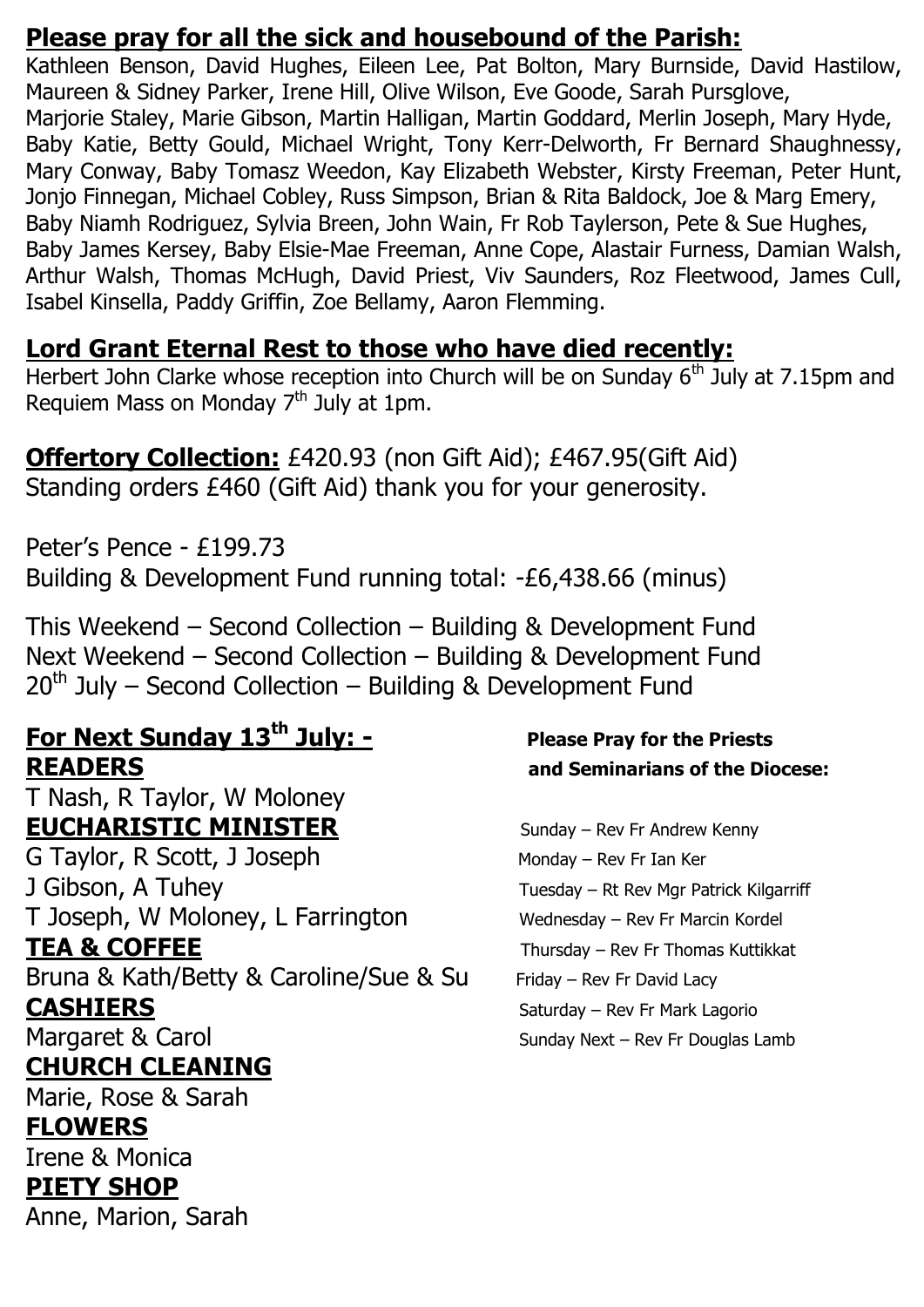## **ST MODWEN, PRAY FOR US**

**ST MODWEN'S FEAST DAY AND BRING AND SHARE**: Thank you to everyone who helped celebrate our Patron Saint with the Mass and the bring and share afterwards.

**ST MODWEN'S SCHOOL NEW SITE:** The new school site will open in September. The 52 catholic children in the new intake shows the need for the larger school. Archbishop Bernard will celebrate Mass and bless the New School on Wednesday morning,  $10<sup>th</sup>$  September. We will give details of this Mass closer to the time. We intend to offer a time in the Autumn when parishioners may visit the new school site.

**SOWING THE SEEDS MARYVALE CATHECHESIS COURSE:** As from 2<sup>nd</sup> October we will be hosting a Catechetical Course run by Maryvale Institute here in the parish over 12 Thursday evenings. This is offered to local parishes and all are welcome. It aims to refresh and encourage current parish catechists and to train new volunteers who are willing to offer their service as parish catechists working with children or adults, children's liturgical leaders, staff in catholic schools, youth group leaders and indeed all parishioners who would like to learn more about the Catholic faith. See poster and flyers at back of church for more information.

**PARISH LOTTERY:** Last week 102 numbers played. Winning No -17, Bernie Nash - £51.00. Congratulations, your cheque can be collected this weekend. **200 CLUB:** June prizes are:  $1^{st} - 41 - Ms$  M Moody,  $2^{nd} - 130 - Mr$  J Kolad, 3rd – 22 – Mrs D Bowen. Prizes can be collected & subscriptions for 2014 paid after the 9am & 11am Masses THIS Sunday.

A.P.F. APPEAL: On Sunday 20<sup>th</sup> July we welcome Fr Denis O'Connor M.H.M. who will make an appeal for people to use the red A.P.F. boxes in their homes. Fr Denis will speak at all Masses. Please note, at his request, there will be **no**  collection for APF that weekend.

**GIFT AID PAYMENT:** We will shortly be receiving £12,791.23 from the government for the Gift Aid on the offertories/donations to the church. £2,885.39 of this is for the Building Fund. Thank you to all who Gift Aid their contributions to the Parish. If anyone wishes to start using the Gift Aid scheme please either give your details to Fr Stephen or Fr Michael or ring the parish office and speak to Margaret.

## **NATIONAL JUSTICE & PEACE NETWORK – ANNUAL CONFERENCE:**

 $18<sup>th</sup> - 20<sup>th</sup>$  July 2014 at the Hayes Conference Centre, Swanwick – "Called to Life in All its Fullness" – Accepting the responsibility of our Baptism." See Notice Board for details of Speakers, Workshops & Booking. Booking Forms in the Parish Office. For more information please speak to Sr Mary.